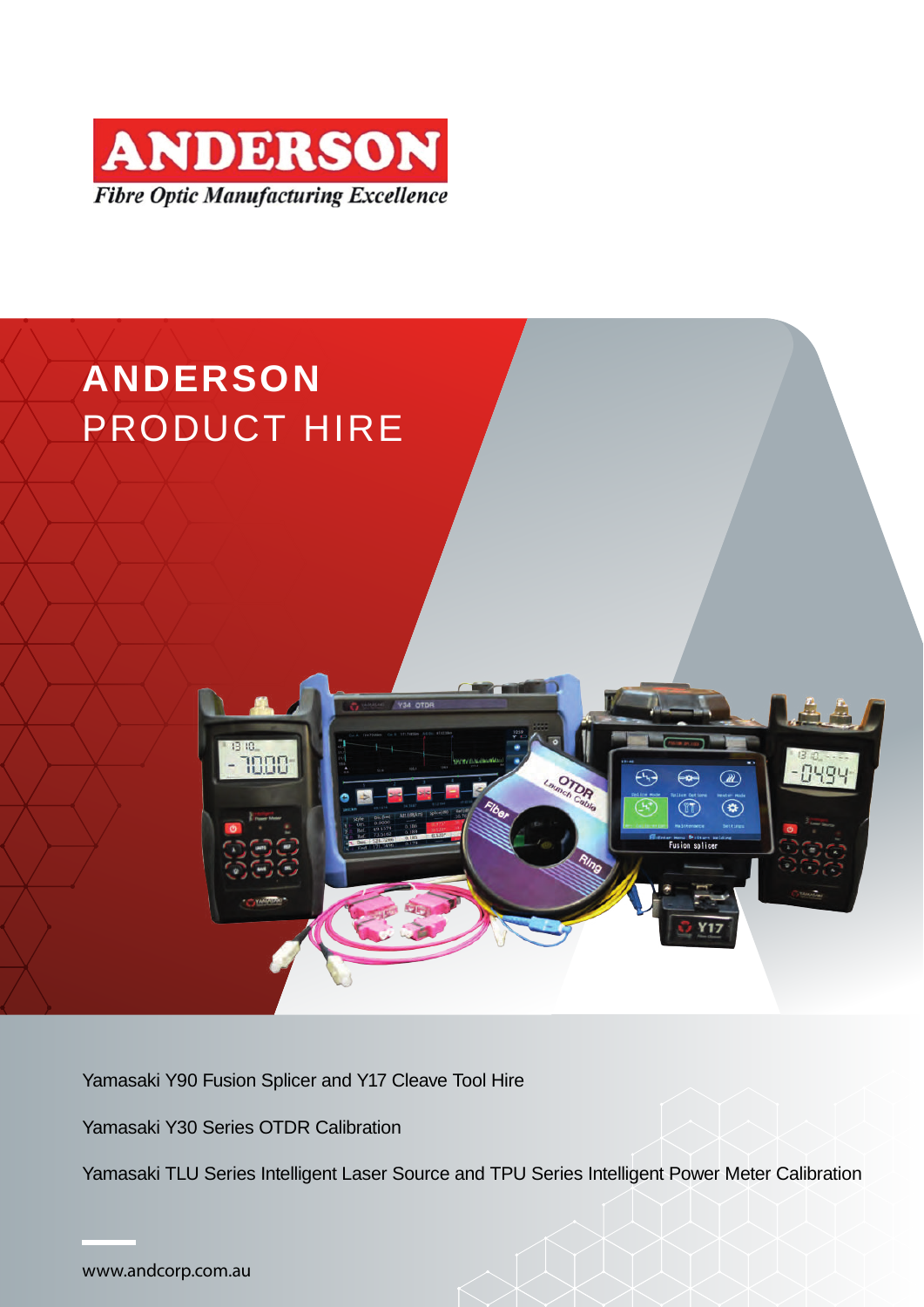## **Yamasaki Y90 Fusion Splicer and Y17 Cleave Tool Hire**

The Yamasaki Y90 Fusion Splicer is the latest in fibre optic splicing technology. Its smaller and more portable design makes it ideal for use in Fibre To The Home (FTTH) applications as well as improving the ease of operation for everyday use.

When hiring the Yamasaki Y90 Fusion Splicer you will also recieve the Y17 Diamond Precision Blade Cleave Tool.



### **HIRE ORDERING INFORMATION**

· Y90HIRE-D Yamasaki Y90 Fusion Splicer Hire/Day · Y90HIRE-W Yamasaki Y90 Fusion Splicer Hire/Week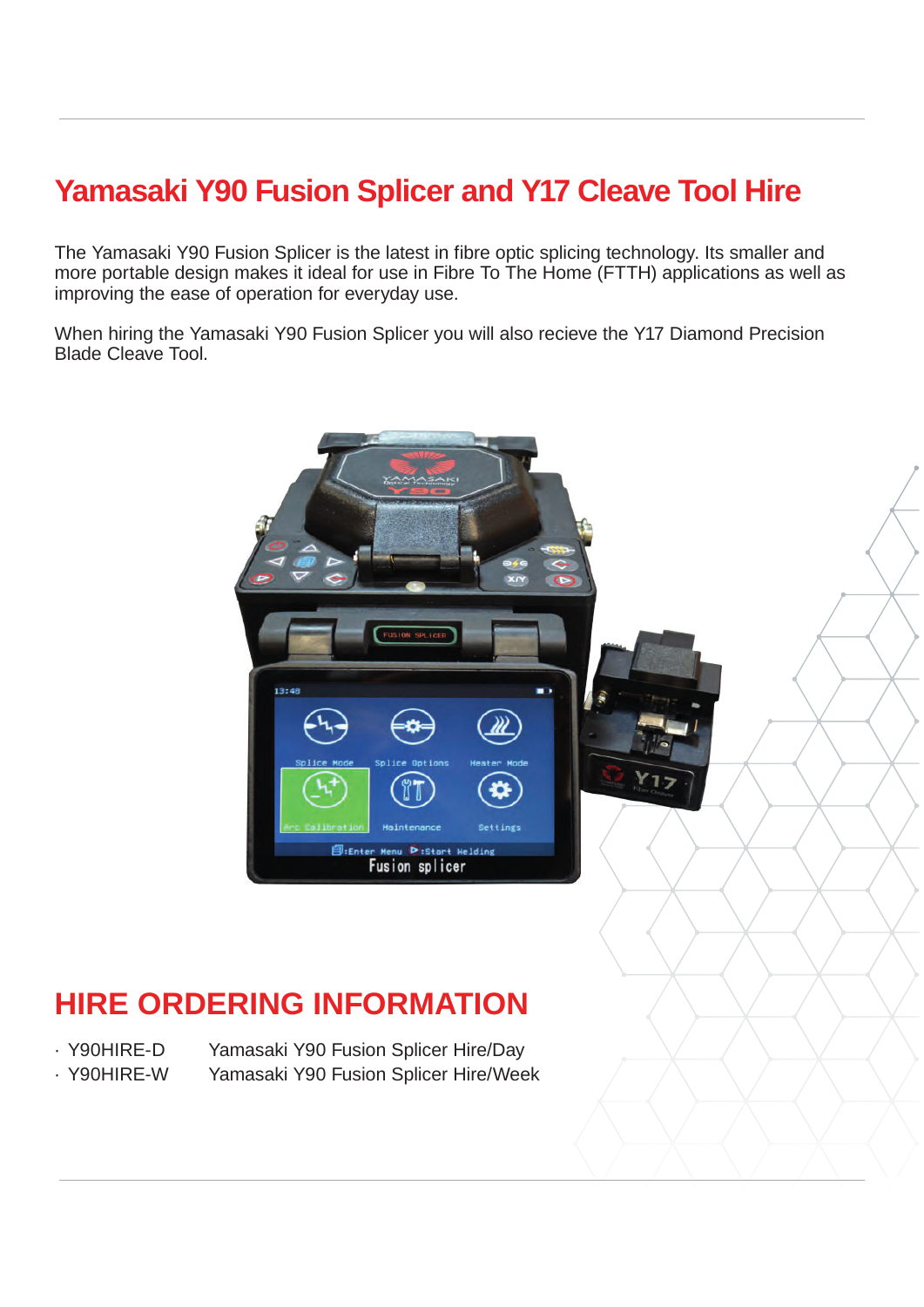# Yamasaki Y34 Quad OTDR and Launch Cable Hire

The Yamasaki Y34 utilises a combination of two Multimode wavelengths; 850 and 1300 nanometres and two Singlemode wavelengths; 1310 and 1550 nanometres allowing you to alternate between any of the four wavelengths.

When hiring the Yamasaki Y34 you will also recieve your choice between our two 100 metre SC-LC OM3 aqua or OS1 yellow simplex OTDR Launch Cables.



### **HIRE ORDERING INFORMATION**

· Y34HIRE-D rapidconnect Y34 Quad OTDR Hire/Day with choice of one Launch Cable

**HIRE ORDERING INFORMATION** · Y34HIRE-W rapidconnect Y34 Quad OTDR Hire/Week with choice of one Launch Cable

Launch Cables: Website Splitch Splitch Splitch Splitch Splitch Splitch Splitch Splitch Splitch Splitch Splitch

rapidconnect 100 metre SC-LC OM3 aqua simplex Launch Cable rapidconnect 100 metre SC-LC OS1 yellow simplex Launch Cable